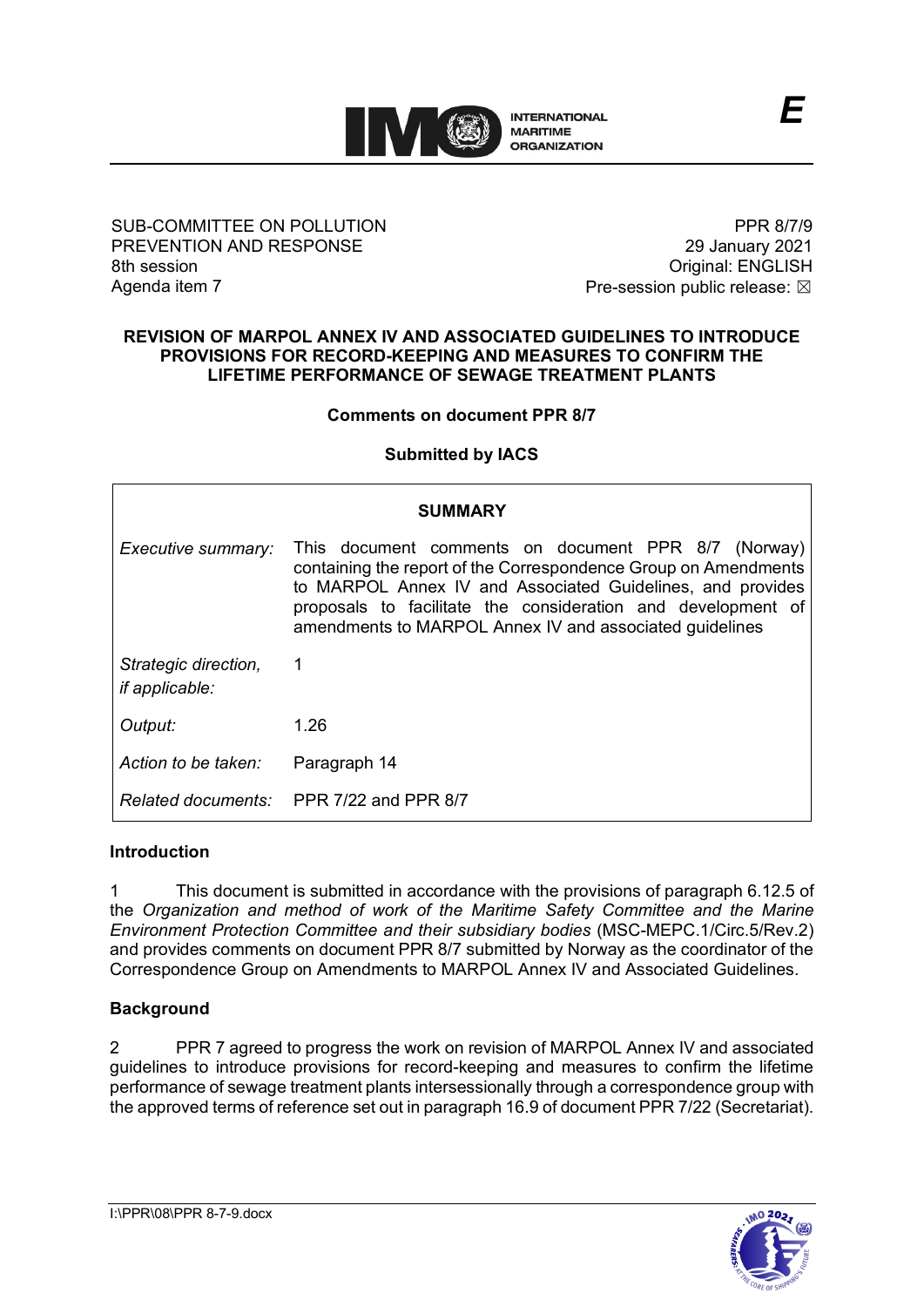3 IACS actively participated in the Correspondence Group and would like to thank the coordinator and members of the group for their cooperation. IACS proposals which were submitted to the Correspondence Group were mostly reflected in the report and incorporated into the draft amendments to MARPOL Annex IV and the *revised 2012 Guidelines on implementation of effluent standards and performance tests for sewage treatment plants*, as set out in annexes 1 and 2 to document PPR 8/7 respectively.

4 In order to facilitate the discussion during PPR 8 and to further the development of the draft amendments to MARPOL Annex IV and the 2012 Guidelines, IACS is pleased to provide additional considerations in the paragraphs below.

# **Discussion**

# **Draft amendments to MARPOL Annex IV**

5 Newly added draft regulations 9.3, 11B.1 and 11B.3 of MARPOL Annex IV state:

"9… [.3 Provisions in regulation 9.1.1.and 9.2.1 apply to new ships and all ships not later than [dd.mm.20yy].]";

"11B.1 This regulation applies to [new] ships [and all ships not later than [dd.mm.20yy,]] fitted with a sewage treatment plant, in accordance with regulation 9.1.1 or 9.2.1.";

and

"[11B.3 New ships and all ships not later than [dd.mm.20yy], shall fit a turbidity meter [or other indicative parameter sensor] and flow measuring device in the effluent pipeline from the Sewage Treatment Plant, taking into account the standards and test methods developed by the Organization.<sup>\*"</sup>.

6 IACS is of the view that the text of the above draft regulations covers the application of new requirements to both new and existing ships. IACS understands that the scope of application of new requirements is a policy issue which will be discussed in the Sub-Committee and decided by Member States at the time of adoption of amendments to MARPOL Annex IV. With that in mind, IACS offers its following views to assist in that process.

7 Since the definition of a "new ship" in regulation 1.1 of MARPOL Annex IV remains unchanged, IACS believes that the wording "new ships and all ships not later than [dd.mm.20yy]" appearing in the texts quoted in paragraph 5 above, is vague. Considering the context in the report of the Correspondence Group and draft amendments to MARPOL Annex IV, IACS opines that:

- .1 the wording "new ships" means ships constructed on or after [dd.mm.20yy], i.e. the date of entry into force of the amendments, and
- .2 the wording "all ships" means:
	- .1 new ships other than those constructed on or after [dd.mm.20yy], i.e. the date of entry into force of the amendments, and
	- .2 existing ships as defined in regulation 1.1 of MARPOL Annex IV.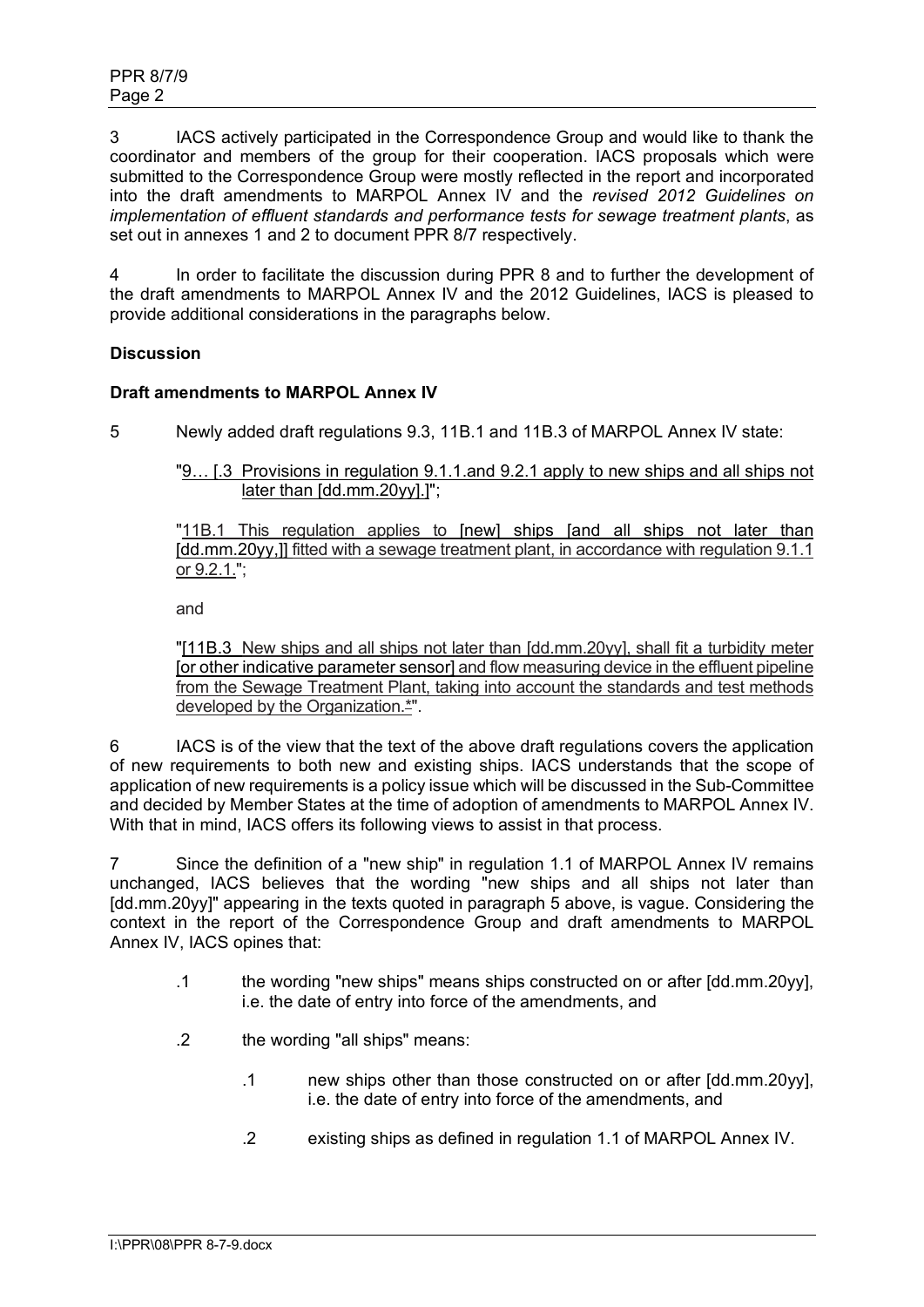8 In this regard, and assuming that the new requirements are applicable to both new and existing ships, IACS proposes modifications to those stated draft regulations, as follows $\dot{\cdot}$ :

- "9...[.3 Provisions in regulation 9.1.1.and 9.2.1 apply to new ships and all ships not later than [dd.mm.20yy]:
	- .1 ships for which building contract is placed, or in the absence of a building contract, the keel of which is at a similar stage of construction on or after dd.mm.20yy; and
	- .2 ships other than those specified in paragraph 1 above not later than dd.mm.20yy]";
- "11B.1 This regulation applies to:
	- .1 **Inewl-ships for which the building contract is placed, or in the** absence of a building contract, the keel of which is laid, or which is at a similar stage of construction on or after [dd.mm.20yy]; [and
	- .2 all ships other than those specified in paragraph .1 above not later than [dd.mm.20yy,]]

which are fitted with a sewage treatment plant, in accordance with regulation 9.1.1 or 9.2.1."; and

"11B.3 New ships and all ships not later than [dd.mm.20yy], shall fit a A turbidity meter [or other indicative parameter sensor] and flow measuring device in the effluent pipeline from the Sewage Treatment Plant shall be fitted on:

- .1 ships for which the building contract is placed, or in the absence of a building contract, the keel of which is laid, or which is at a similar stage of construction on or after [dd.mm.20yy] [the date of entry into force of amendments to MARPOL Annex IV]; and
- .2 all ships other than those specified in paragraph .1 above not later than [dd.mm.20yy] [12 months after the date of entry into force of amendments to MARPOL Annex IV],

taking into account the standards and test methods developed by the Organization."

9 In addition to the above draft regulations, draft regulation 11A.3 of MARPOL Annex IV stipulates the provision of a Sewage Record Book, indicating that an electronic record system could be used as an alternative to a hard copy of a Sewage Record Book.

10 IACS is of the view that an electronic record system, or electronic record book, should be approved by the Administration taking into account the *Guidelines for the use of electronic record books under MARPOL* (resolution MEPC.312(74)), while the approval by the Administration of a hard copy of a Sewage Record Book should not be required, in line with MARPOL requirements applicable to other record books. Therefore, IACS proposes to modify the chapeau of draft regulation 11A.3 of MARPOL Annex IV to clearly reflect the above as follows:

<span id="page-2-0"></span>Here and further in the text, tracked changes are indicated using "strikeout" for deleted text and "grey shading" to highlight all modifications and new insertions, including deleted text.